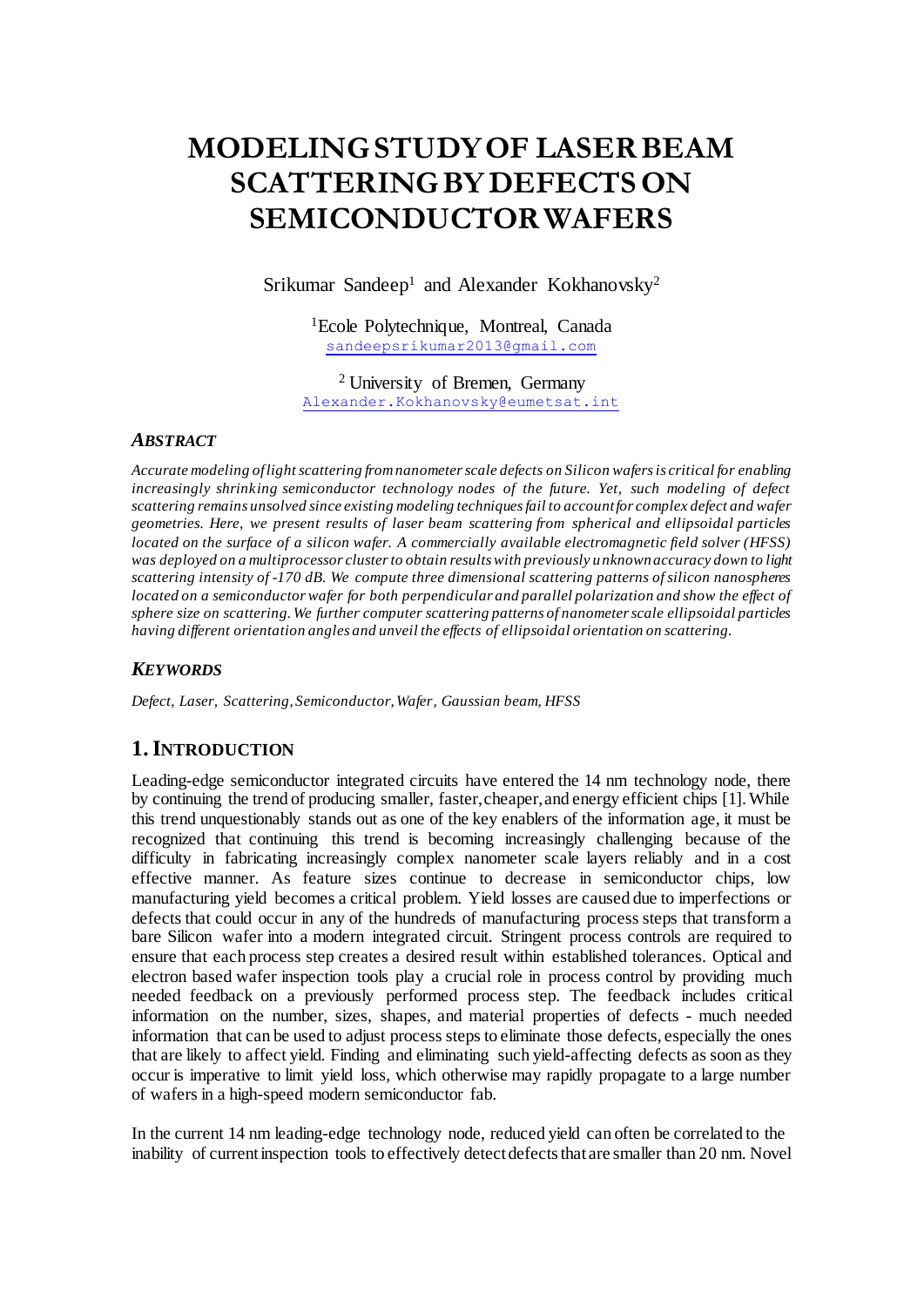fabrication processes used in leading-edge nodes result in an increased defect density as well new types of defects. New materials such as strained silicon, high-k dielectrics, and III-V compounds improve transistor performance, but create new defects due to their atomic scale interactions with Silicon. Further, new three-dimensional (3D) transistor designs such as FinFETs and new 3D stacking methods such as Through Silicon Vias (TSVs) require complex fabrication processes that often lead to added defects[3]. Enabling these advances require the development of improved defect inspection systems with ultra-high sensitivity and throughput [1,2]. An understanding of light scattering by nanometer scale defects located on a semiconductor wafer is important in the design and development of such inspection systems [4]. Such an understanding requires accurate modeling of optical scattering by semiconductor defects on or under the wafer surface.

A survey of previous modeling work related to this problem can be found in [4,5]. Analytical methods such as Mie theory [6] can only be used for scattering due to isolated spherical particles. Mie theory does not take into account the effect of surface beneath the scattering particle. Previously published works include the application of approximate methods such as Discrete Dipole Approximation (DDA) [7, 8] for defects of radius larger than 100 nm when excited with plane wave of longer wavelengths (e.g. 532 nm). Furthermore, these analytical methods cannot be used for defects under the wafer or multilayer wafer substrates. Hence there is a need to perform accurate full wave simulations to incorporate complex scenarios that are realistic in leading-edge semiconductor fabrication. To the best of our knowledge, there is no published work on full wave analysis of Gaussian beam scattering due to particles/defects on semiconductor wafers. The multi-scale nature of the problem (i.e. a small defect on a large wafer), requires the use of numerical field solvers executed on a multiprocessor cluster to obtain accurate results. Our work stands out from the previously published results in terms of the use of cutting edge modeling resources, better accuracy attributed to full wave methods, Gaussian laser beam excitation instead of plane wave excitation, shorter wavelength of 193 nm, sub-40 nm defect sizes, and the flexibility to model different defect shapes, sizes, materials and multilayer substrates.

# **2. MODELING FRAMEWORK**

In this work, we use a laser beam of 193 nm wavelength, a commonly used wavelength in leading semiconductor photolithography systems [9]. The refractive index of silicon at 193 nm is  $n =$  $0.883 + 2.778$  [10]. The geometry of our light scattering problem is shown in Fig. 1. It consists of a cylindrical Silicon wafer, the top surface of which coincides with the xy plane. A Gaussian beam having a minimum beam width (at its waist) of 400 nm is incident on the silicon wafer at an angle of incidence equal to  $30^{\circ}$  with respect to z-axis and the laser beam axis lies on the xzplane (i.e. wave vector  $\hat{k} = 0.5\hat{x} - 0.866\hat{z}$ ). The Gaussian beam focal point location coincides with the coordinate origin and the field amplitude at this point is  $1 \text{ V/m}$ . We consider two polarizations in this paper. For perpendicular polarization (s-polarization), the polarization vector is given by  $\hat{e} = \hat{y}$ . For parallel polarization (p-polarization), the polarization vector  $\hat{e}$  =  $0.866\hat{x} + 0.5\hat{z}$ . The parameter of interest for optical detection is the far zone scattered power density. Throughout this paper, we have used  $20log_{10}|\overline{E}_{sc}(r = 1 \text{ m}, \theta, \varphi)|$  to quantify scattered power density.  $\overline{E}_{sc}$  (r = 1 m, θ, φ) is the scattered electric field intensity as a function of polar angle  $\theta$  and azimuth angle  $\varphi$  on a sphere of radius 1 meter. Since we are interested primarily in the scattered field above the wafer,  $\theta$  varies from 0 to 90 degrees. However,  $\varphi$  ranges from 0 to 360 degrees. The goal of our framework is to accurately model scattered light intensity values at all  $\theta$  and  $\omega$  angles for a range of realistic defects on a semiconductor wafer surface. It should be noted that the defect sizes are in the nanometer range and hence all practical optical detectors would be in the far field scattering zone. Hence using a value of  $r = 1$  m is just a reference value. Once the field at  $r = 1$  m is known, the fields at any other value of r in the far zone can be calculated.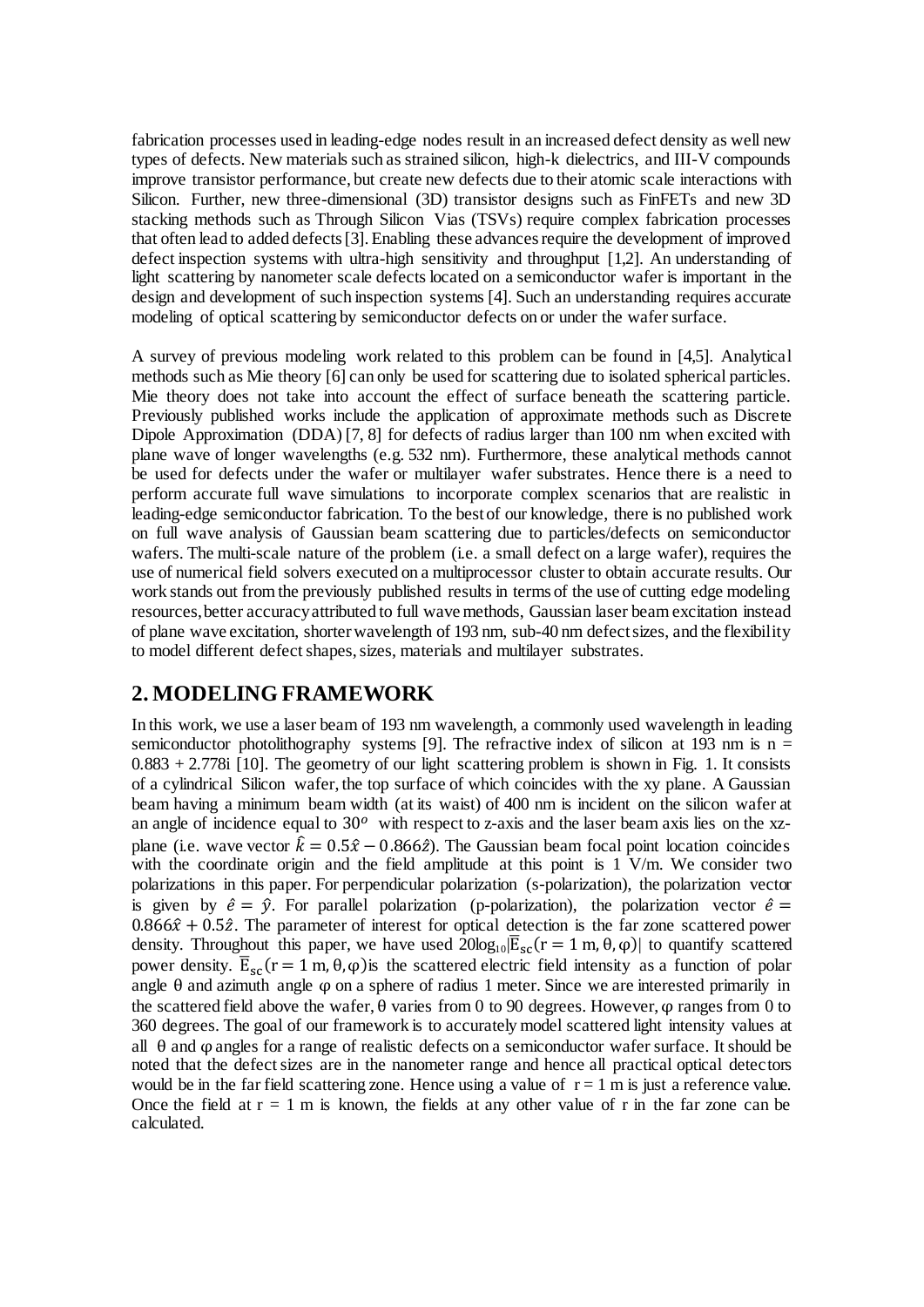The diameter of silicon wafers used in modern semiconductor fabrication could be as large as 450 mm. Since this dimension is much larger than the wavelength under consideration, it is impractical to include the entire wafer in the simulation. Fortunately, since the Gaussian beam is spatially confined (unlike a plane wave), a smaller local area of the wafer effectively emulates large realistic wafer diameters. By using wafers with progressively increasing radii, it was found that the scattering pattern converges for radii greater than 1200 nm. Because of the finite spatial extent of the Gaussian beam, a further increase in the wafer radius did not result in a significant change in the scattering pattern. This was confirmed by plotting the magnitude of electric field on the  $\varphi = 0^{\circ}$  plane vs. the wafer radii used in simulation. A 1600 nm radius wafer was used for the simulation results shown in this paper.

We used ANSYS HFSS for the simulation of the above mentioned model. A Perfectly Matched Layer (PML) was used to truncate the problem geometry. Gaussian beam excitation was used as the source. The Gaussian beam excitation option in HFSS allows the entry of arbitrary polarization, propagation vector, focal point location and beam width at focal point. Our framework is flexible enough to simulate a wide variety of incident angles, excitation wavelengths, beam widths, incident wave polarizations, defect shapes, defect dimensions, and defect and wafer surface materials.



Figure 1. 3D scattering pattern: 40 nm radius sphere on wafer. The incident beam direction is given by  $\hat{k} = 0.5\hat{x} - 0.866\hat{z}$ .

# **3. RESULTS**

We now show scattering patterns for spherical and ellipsoidal defects located on semiconductor wafers for s and p-polarizations. For each polarization, we start with a bare wafer (i.e. a wafer having no defects) to determine the noise floor of our model. This is followed by simulations of 20 nm, 30 nm and 40 nm radii silicon nanospheres located on the silicon wafer. Finally, we show simulations of a nanometer scale ellipsoidal particles located on a silicon wafer at  $0^0$ , 45<sup>0</sup>, 90<sup>0</sup> and 135<sup>0</sup> orientation angles.

# **3.1 Base Si wafer**

When a bare wafer is illuminated with a Gaussian beam, the beam undergoes specular reflection. The specularly reflected beam propagates at  $\theta = 30^{\circ}$  and  $\varphi = 0^{\circ}$ . In addition, weak scattering is observed at non-specular directions. Figure 2(a) shows the scattering pattern of the bare wafer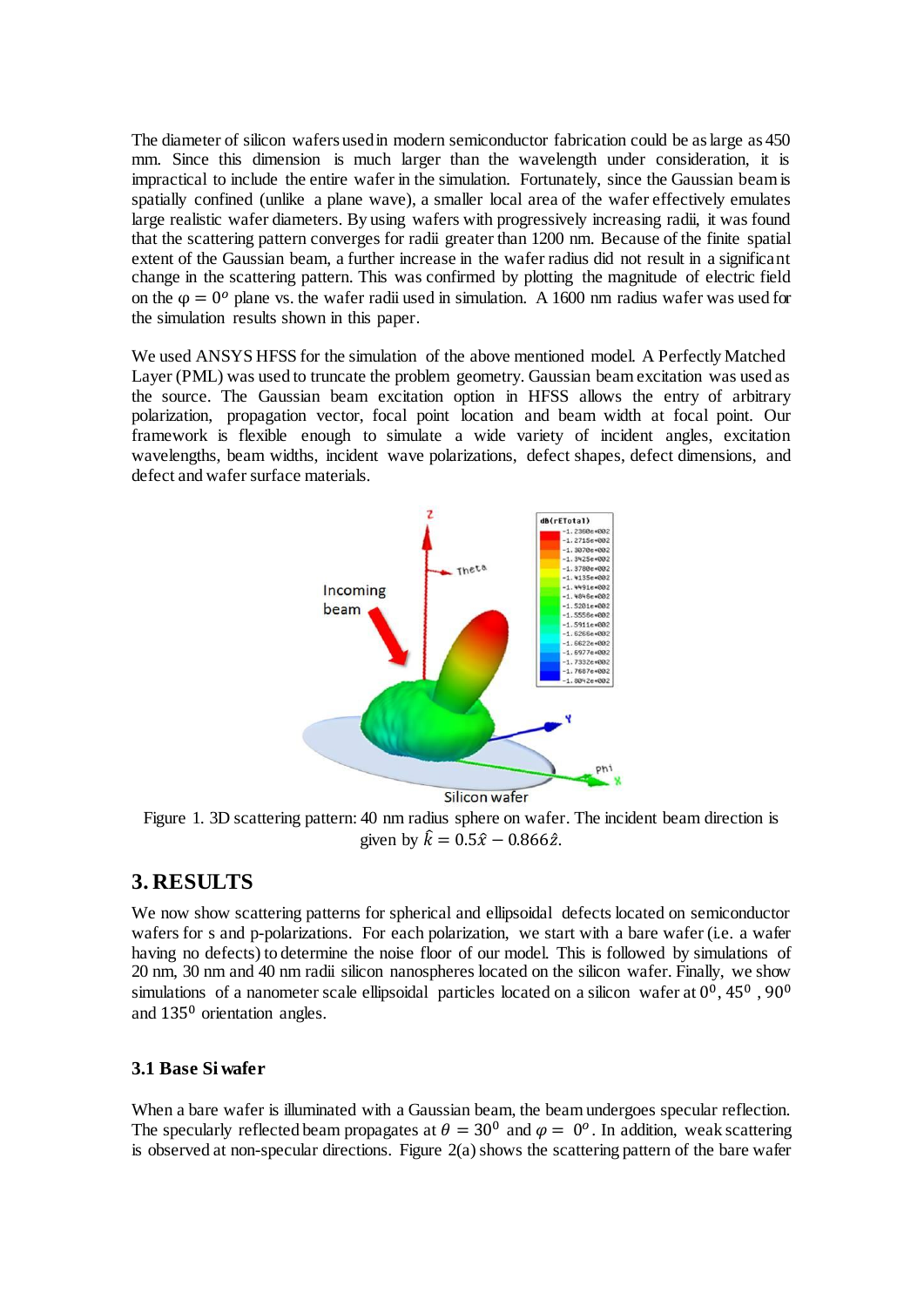for s-polarized illumination. This figure is a two-dimensional (2D) plot of  $20log_{10}|\overline{E}_{sc}(r=$  $1$  m,  $θ$ ,  $φ$ )| as a function of  $θ$  and  $φ$ . The specularly reflected beam can be observed in the range  $\theta \in [10^{\circ}, 50^{\circ}]$  and in the vicinity of  $\varphi = 0^{\circ}$ . For s-polarization, the peak of the specularly reflected beam is -122 dB, and the maximum value of the scattered field outside this specularly reflected beam is -170 dB. Figure 3(a) shows the scattering pattern of the bare wafer for ppolarized illumination. For the case of p-polarization, the peak of the specularly reflected beam is -127 dB, and the maximum value of the scattered field outside this specular beam is -171 dB. Accordingly, the computational noise floor of our model is -170 dB for s-polarization and -171 dB for p-polarization. Scattered light intensity from a defect needs to exceed this noise floor for the defect to be able to be detected reliably. It should be stated that in the 2D plots, the highest value of scattered field is truncated to -150 dB for visual clarity.

#### **3.2 Silicon sphere on Silicon wafer: s-polarization**

Figures 2 (b-d) show scattering patterns of silicon spheres with radii 20 nm, 30 nm and 40 nm located on the wafer surface for the case of s-polarized Gaussian beam excitation. Figure 1 is in fact a three-dimensional view of figure 2(d). In the 2D plots, the specular reflection is split into two halves along the  $\varphi = 0^0$ , 360<sup>0</sup> planes. This is because of the symmetry of the incident illumination beam with respect to xz plane. Consequently, the specularly reflected beam is also symmetric with respect to the xz plane. The maximum values of scattered radiation outside the specularly reflected beam are -164 dB, -159 dB, and -154 dB for the 20 nm, 30 nm and 40 nm spheres, respectively. It should be noted that for every 10 nm decrease in sphere radius, the maximum scattered field gets reduced by 5 dB. We find that scattering pattern is below the noise floor for spheres having a radius less than 10 nm with an s-polarized incident beam. The spolarized incident beam induces an electric dipole oriented along the y direction. The radiation pattern of a dipole is dough-nut shaped with its null along its direction of polarization. These nulls can be seen in Figures 2(a-d), along  $\varphi = 90^0$ , 270<sup>0</sup>;  $\theta = 90^0$ . The green ellipse in figure 2(d) denotes the null along  $\varphi = 270^{\circ}$ . As the radius of the sphere increases, the scattering pattern becomes asymmetric with more scattering along the forward direction (i.e.  $\varphi = 0^0$ ).

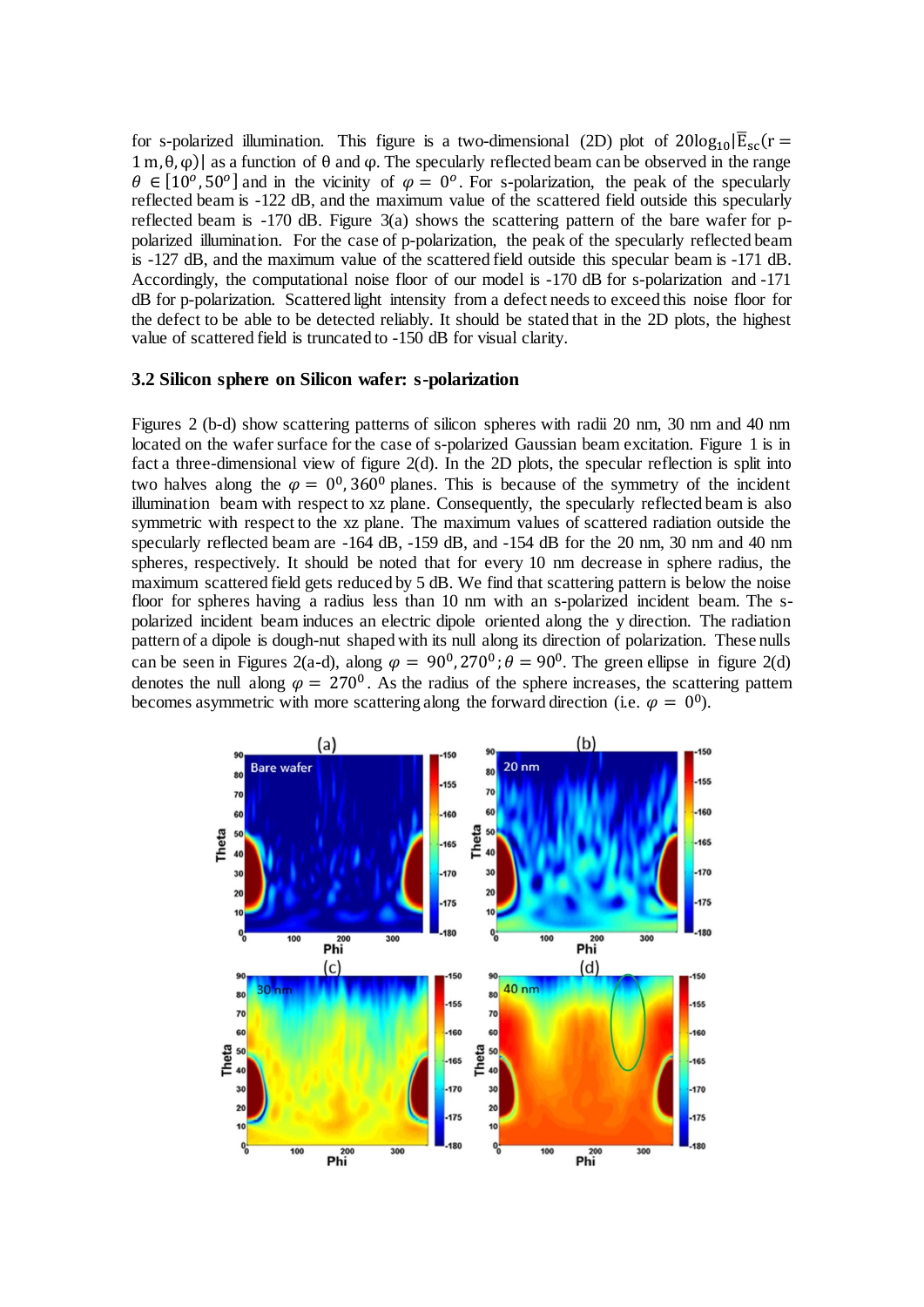Figure 2. Light scattering by a) bare Si wafer, b) 20 nm sphere on a Si wafer, c) 30 nm sphere on a Si wafer and d) 40 nm sphere on a Si wafer, all of which are illuminated with a s-polarized Gaussian beam having a wavelength of 193 nm.

## **3.2 Silicon sphere on Silicon wafer: p-polarization**

Figures 3 (b-d) show scattering pattern for silicon spheres with radii 20 nm, 30 nm and 40 nm located on the surface of a silicon wafer for the case of p-polarized Gaussian beam excitation. The maximum values of scattered radiation excluding the specularly reflected beam are given by -169 dB,-162 dB and -156 dB for the 20 nm, 30 nm and 40 nm spheres, respectively. We observe that the scattered energy in the case of p-polarization is less than that of s-polarization. We find that scattering pattern is below the noise floor for spheres having a radius less than 20 nm with a p-polarized incident beam. This is in contrast to 10 nm detection limit for s-polarization. Figure 4 shows a comparison of scattering patterns with s and p polarization incident beams for a 40 nm sphere on silicon wafer. Figure 4(a) illustrates this comparison in the  $\varphi = 0^0$  plane, and Figure 4(b) illustrates this comparison in the  $\varphi = 90^0$ . Figure 4(a) shows that the scattered intensity for s-polarization is higher than the scattered intensity of p-polarization in the  $\varphi = 0^0$  plane. On the other hand, Figure 4(b) shows that the scattered intensity for s-polarization rolls off with respect to azimuth angle at a faster rate than p-polarization. These observations can be explained by the rotation of the sphere scattering pattern when incident polarization is rotated from s to p. Because of the decreased scattered field intensity, s-polarization is preferred over p-polarization in industrial wafer inspection systems.

## **3.3 Silicon ellipsoid on Silicon wafer: s-polarization**

We now show the scattering pattern of an ellipsoidal particle with axis lengths 140 nm x 60 nm x 60 nm located on a silicon wafer. The incident beam is s-polarized (i.e.  $\hat{e} = \hat{v}$ ). Four different orientation angles 0◦, 45◦, 90◦ and 135◦ are used. Orientation angle denotes the angle between the major axis of the ellipsoid and the x-axis. For example, for the 45◦ case, the 140 nm length axis of ellipsoid makes an angle of 45◦ with x-axis. The major axis of the ellipsoid is parallel to the plane of the silicon wafer in all four orientation angle cases. Figure 5 shows the scattering pattern for the four cases. We observe that the scattering pattern for the ellipsoid with 90◦ orientation, shown in Figure 5(d), is similar to the scattering pattern of a 40 nm radius sphere shown in Figure 2(d). This is because of a couple of reasons: 1) volume of the 40 nm radius sphere is roughly equal to the volume of the ellipsoid; 2) major axis of ellipsoid with  $90^{\circ}$  orientation is along the direction of incident beam polarization. From Figure 5, it can be observed that nulls occur along the direction of the ellipsoid major axis away from the specularly reflected lobe ( $\varphi = 0^0$ , 360<sup>0</sup>). For instance, when the orientation angle is  $45^{\circ}$  the major axis lies along  $\varphi = 45^{\circ}, 225^{\circ}$  and the null occurs at  $\varphi = 225^{\circ}$ . A similar observation can be made in Figure 5(c) for the case of 135<sup>0</sup> orientation angle.

# **4. CONCLUSIONS**

This paper provides accurate full wave simulation results of laser beam scattering of spherical and ellipsoidal Silicon particles located on a cylindrical silicon wafer. The results presented in this paper is as close as to real world measurement scenario when compared to previous published results. The scattering pattern of a defect is found to have a close dependence on the shape of the defect. For s-polarization, the maximum scattered field outside the specularly reflected lobe reduces by 5 dB for every 10 nm reduction in sphere radius. Such a dependence can be used to detect the size of the defect. For p-polarization, the scattered energy is less than that of spolarization. For the case of ellipsoidal defects, the scattering pattern exhibits a rotation with respect to the orientation of the major axis of the ellipsoid. Wafer surface roughness can have a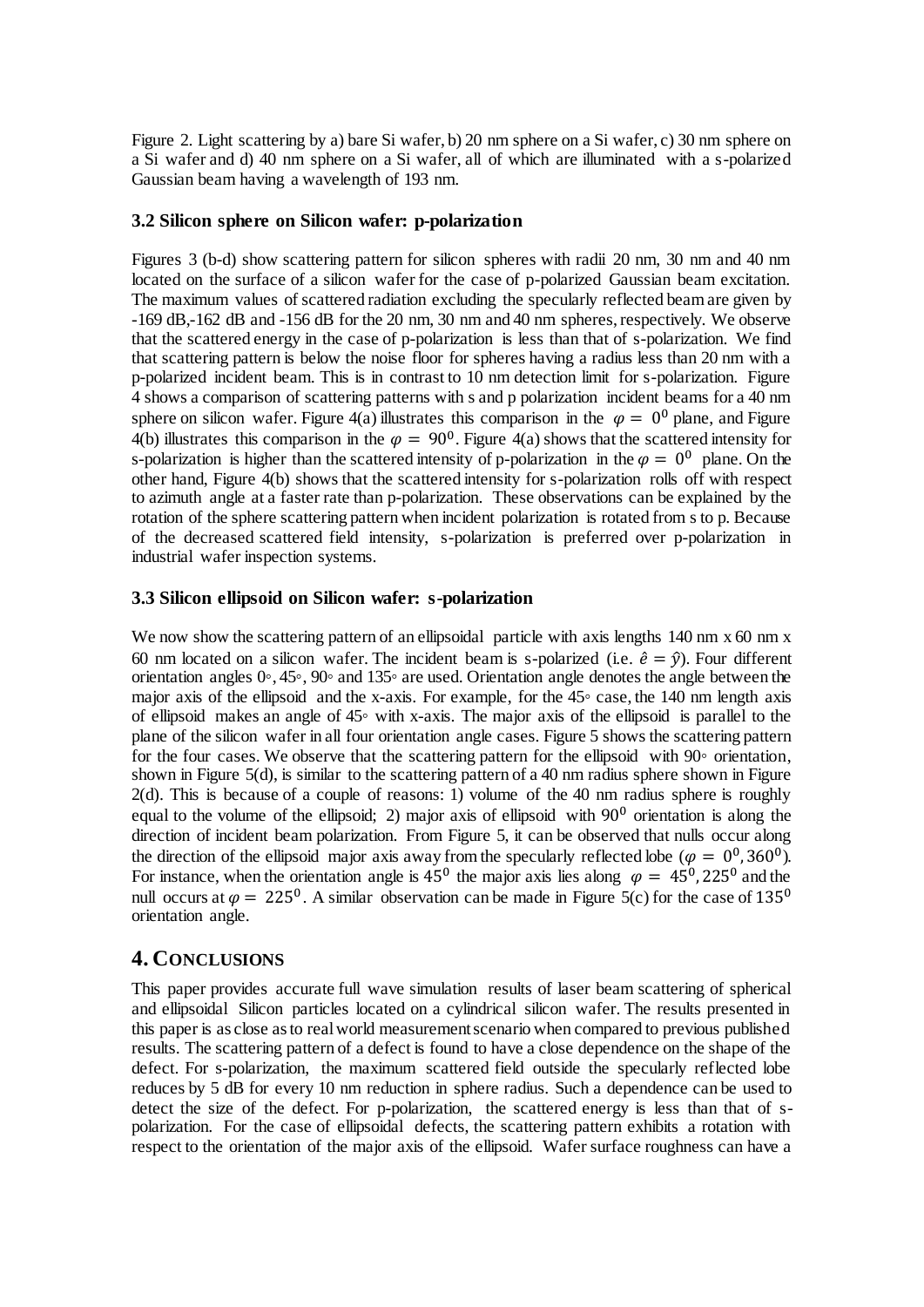profound effect on the scattering pattern and ultimately determines the smallest defect that can be detected. Although we ignore roughness in this paper, defect scattering pattern by itself could help us build more sensitive instruments. We believe the results in this work will be invaluable to wafer inspection technology companies, who can use these data to design novel instruments as well validate their numerical models [11]. Future work will include scattering study of more complicated defects such as Crystal Originated Pits (COPs) and different materials.



Figure 3. Light scattering by a) bare Si wafer, b) 20 nm sphere on a Si wafer, c) 30 nm sphere on a Si wafer and d) 40 nm sphere on a Si wafer, all of which are illuminated with a p-polarized Gaussian beam having a wavelength of 193 nm.

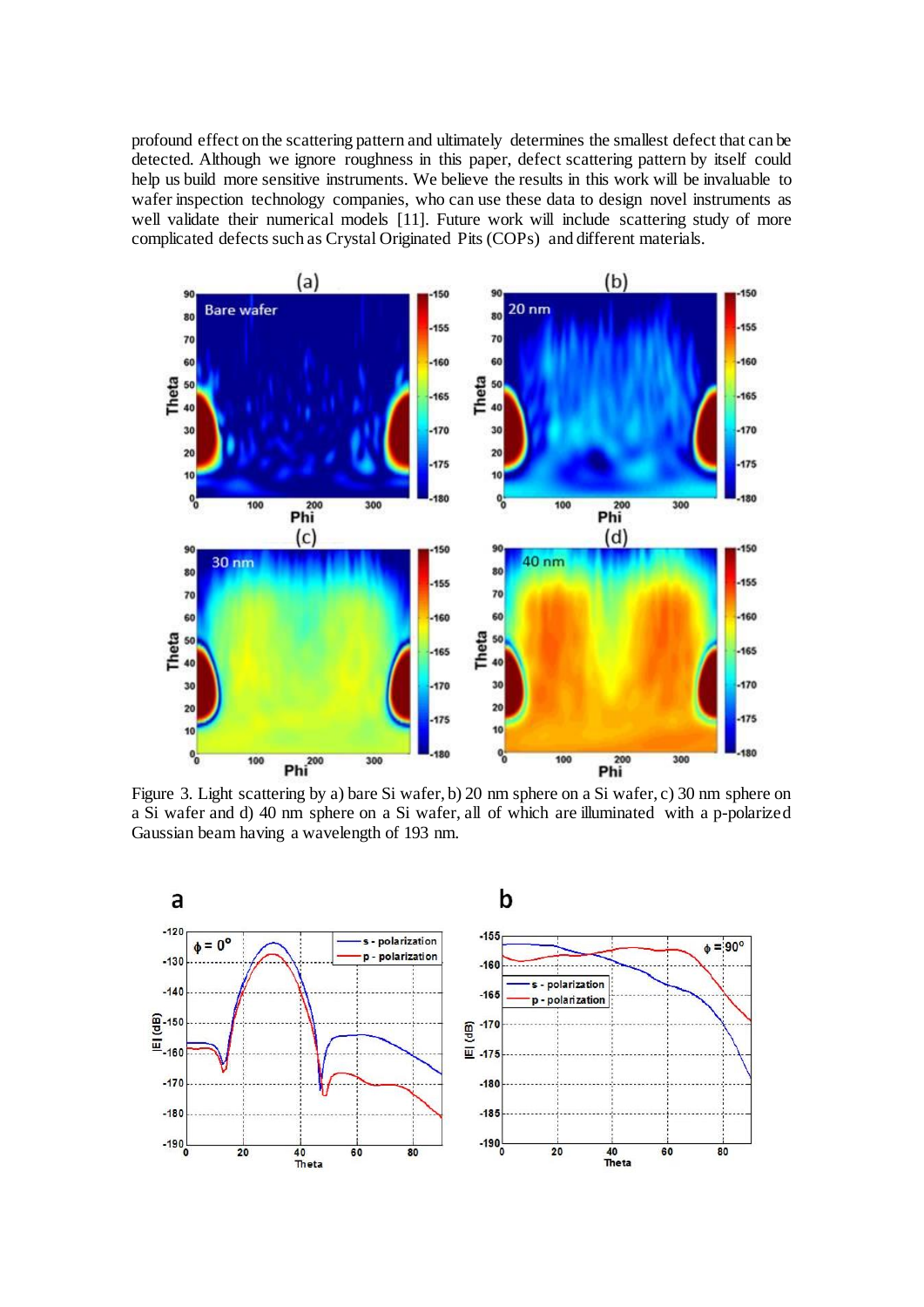Figure 4. a) Scattering pattern ( $\varphi = 0^0$ ) comparison for 40 nm radius sphere on wafer: s vs p polarization b) Scattering pattern ( $\varphi = 90^0$ ) comparison for 40 nm radius sphere on wafer: s vs p polarization.



Figure 5. Light scattering by a) bare Si wafer, b) 20 nm sphere on a Si wafer, c) 30 nm sphere on a Si wafer and d) 40 nm sphere on a Si wafer, all of which are illuminated with a p-polarized Gaussian beam having a wavelength of 193 nm.

# **REFERENCES**

- [1] Gargini, P., "The International Technology Roadmap for Semiconductors (ITRS): Past, present and future" GaAs IC Symposium, 2000. 22nd Annual, 3-5, 2000.
- [2] Isogai, S., Endo, F., Kobayashi, K., and Arai, K., "Hitachi Review: Advanced Defect Review System for Yield Enhancement (RS Series)", 2007.
- [3] Feng Y., and Burkett S.L.,Fabrication and Electrical Performance of Through Silicon Via Interconnects Filled with a Copper/Carbon Nanotube Composite;, Journal of Vacuum Science and ; Technology B. 33(2): 022004 (2015)
- [4] Strover, J. C. Optical Scattering: Measurement and Analysis, 3rd edition, SPIE Press 2012.
- [5] Nebeker, B. M., and Hirleman, E. D Light scattering from microstructures , Springer, 2000.
- [6] Bohren, C. F., and Huffman, D. R Absorption and Scattering of Light by Small Particles , Wiley-VCH, 1998
- [7] Taubenblatt, M., and Tran, T. K "'Calculation of light scattering from particles and structures ona surface by the coupled-dipole method" J Opt Soc Am , 1993.
- [8] Kim, J. H., Ehrman, S. H., Mulholland, G. W , and Germer, T. A., '"Polarized light scattering by dielectric and metallic spheres on oxidized silicon surfaces," Appl. Opt. 43 , 585-591 (2004)
- [9] Zant, P. V., "Microchip Fabrication: A Practical Guide to Semiconductor Processing", McGrawHill, 2014
- [10] Palik, E. D., "Handbook of Optical Constants of Solids", Elsevier Inc, 1997